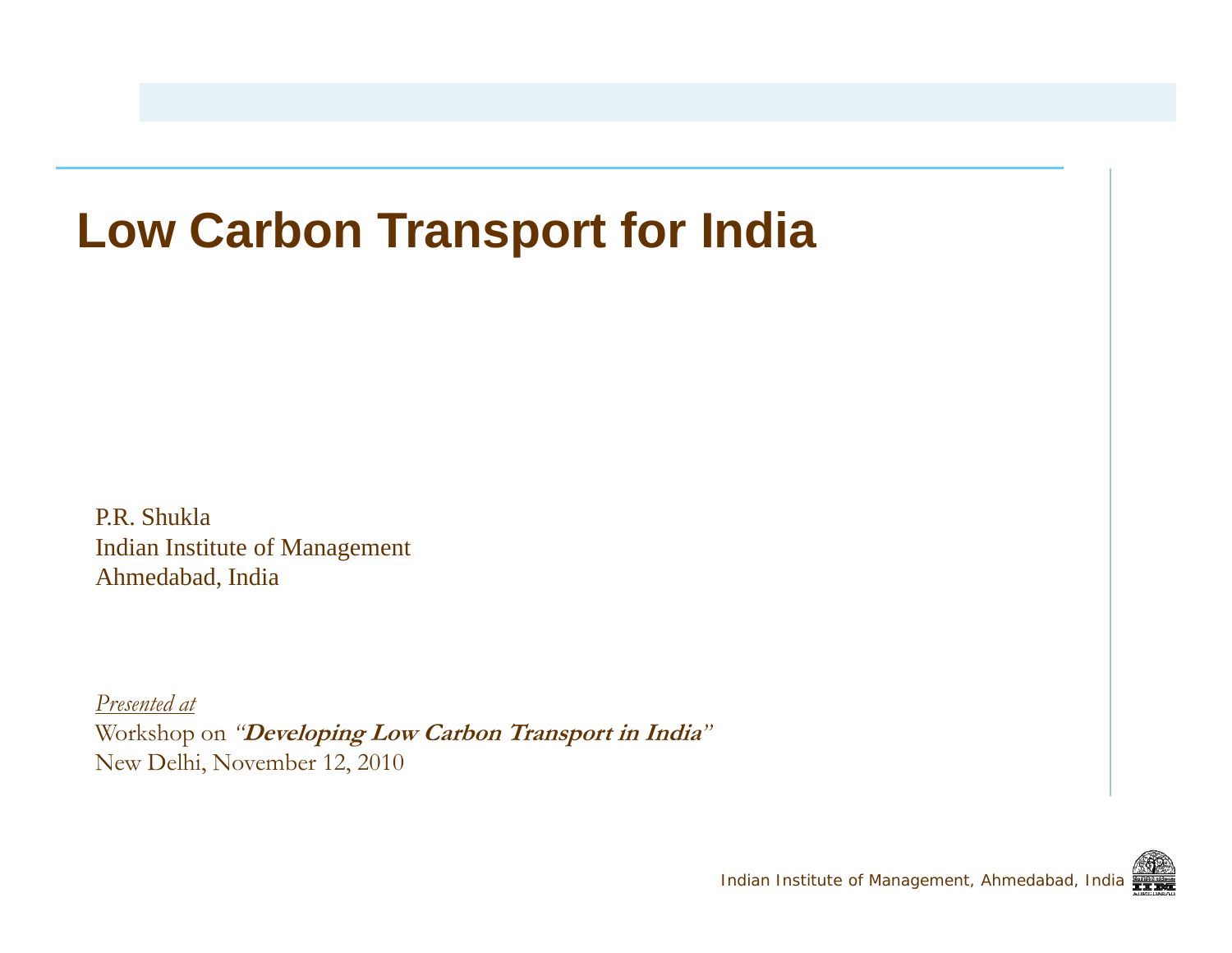## **Agenda**

**1. Low Carbon Transport:** *Trends and Projections*

**2. Low Carbon Transport:** *Options and Policies*

*3. Conclusions:* **Sustainable Low Carbon Transport**

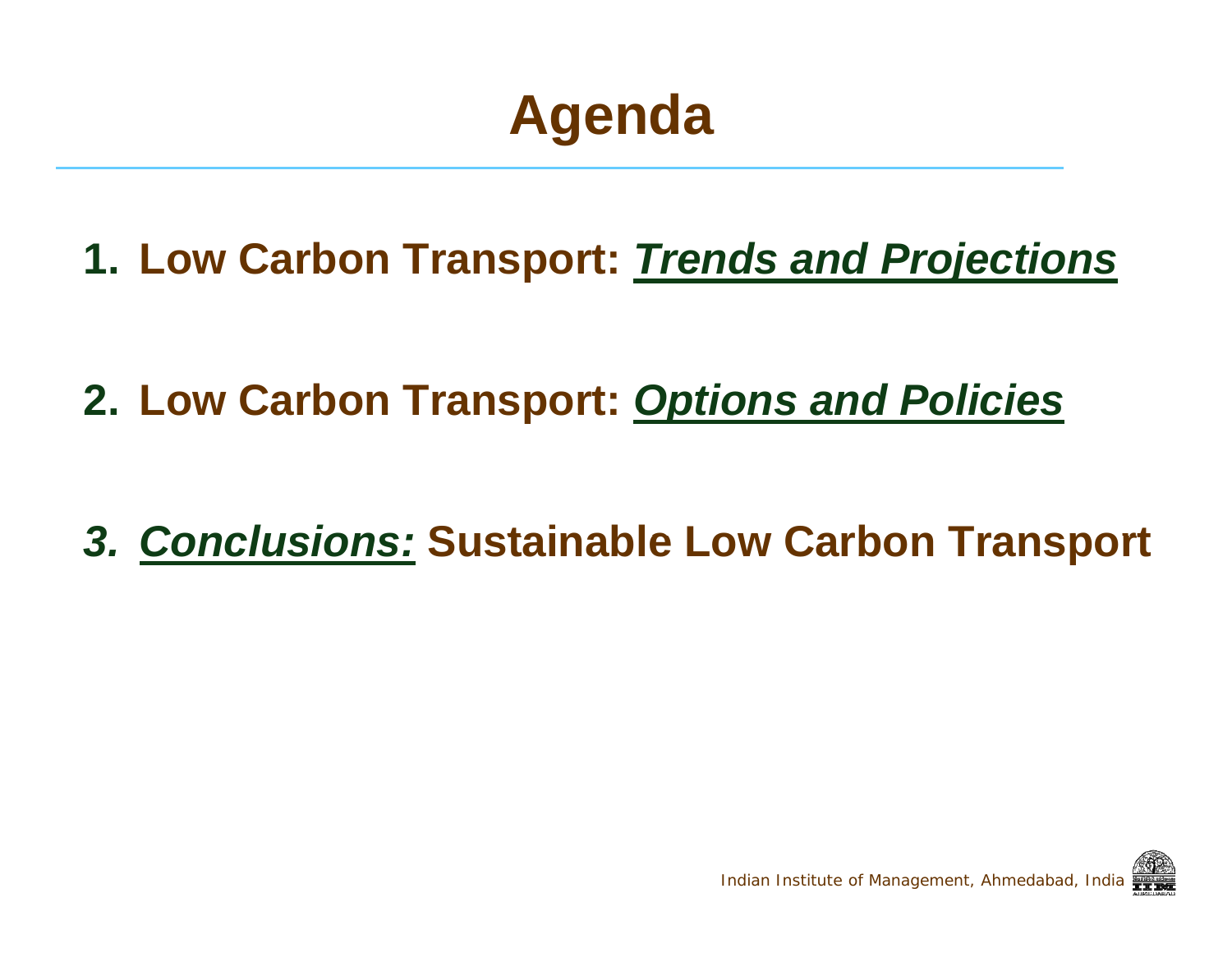### **Climate Stabilization Target and Scenarios**

#### **Copenhagen Accord**

**2 OC Temperature Stabilization Target C**

#### **IPCC Representative Concentration Pathways (RCPs) Emission Paths for RCPs**

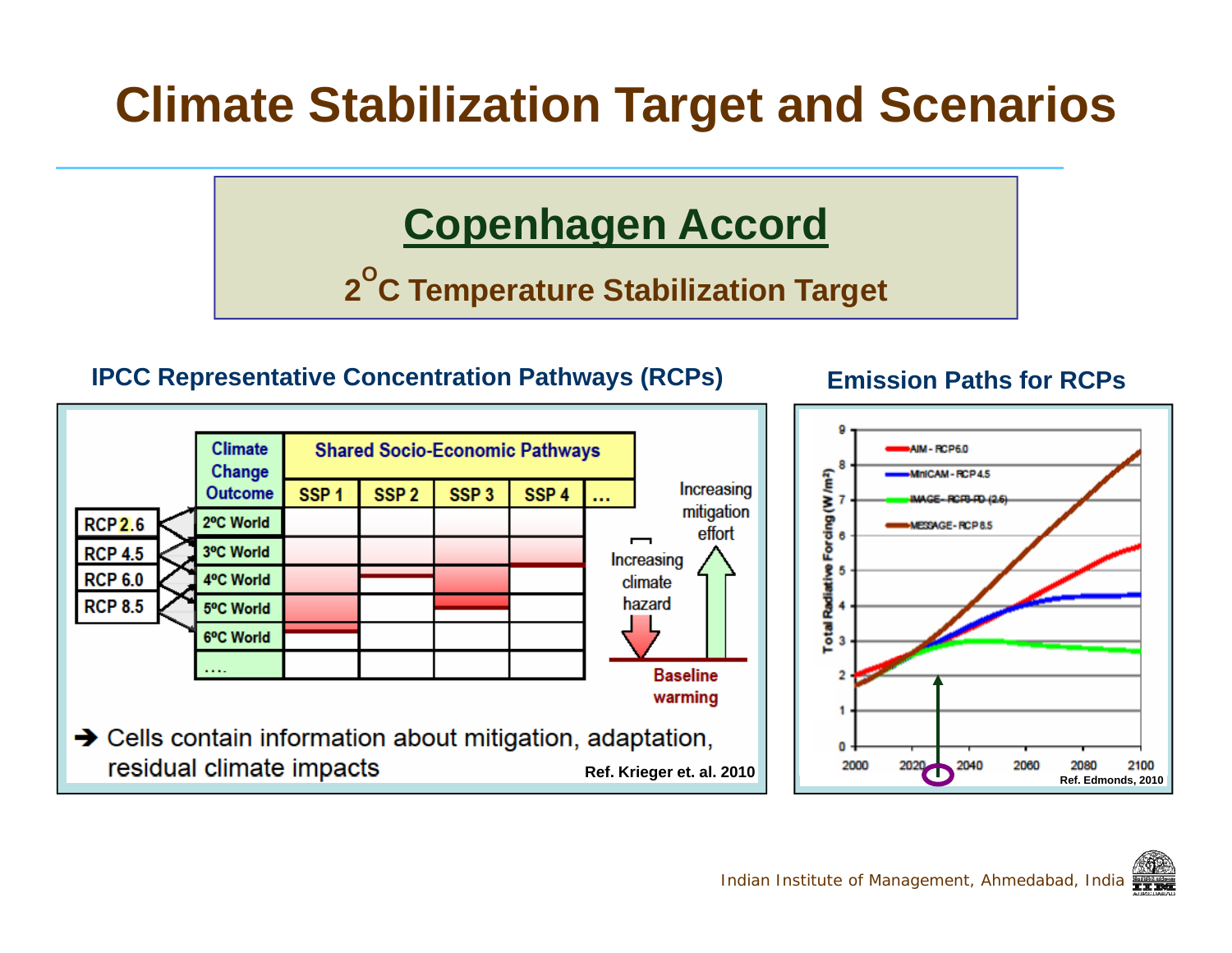## **INDIA: National Climate Change Action Plan**

#### 8 National Missions:

- **1. Solar Energy (20 GW by 2022; 2 GW off-grid; 20 m sq. m collectors)**
- **2. Enhanced energy efficiency (Avoided capacity of 19000 MW by 2014-15)**
- **3. Sustainable habitat**
- **4. Water Sector (20% water use efficiency improvement)**
- **5. Sustaining the Himalayan eco-system**
- **6. A "Green India" (20 Mil. Hectare afforestation by 2020; Forest cover from 23 to 33%)**
- **7. S t i bl i lt Sustainable agriculture (micro irrigation promotion in 40 m ha)**
- **8. Strategic knowledge for climate change**

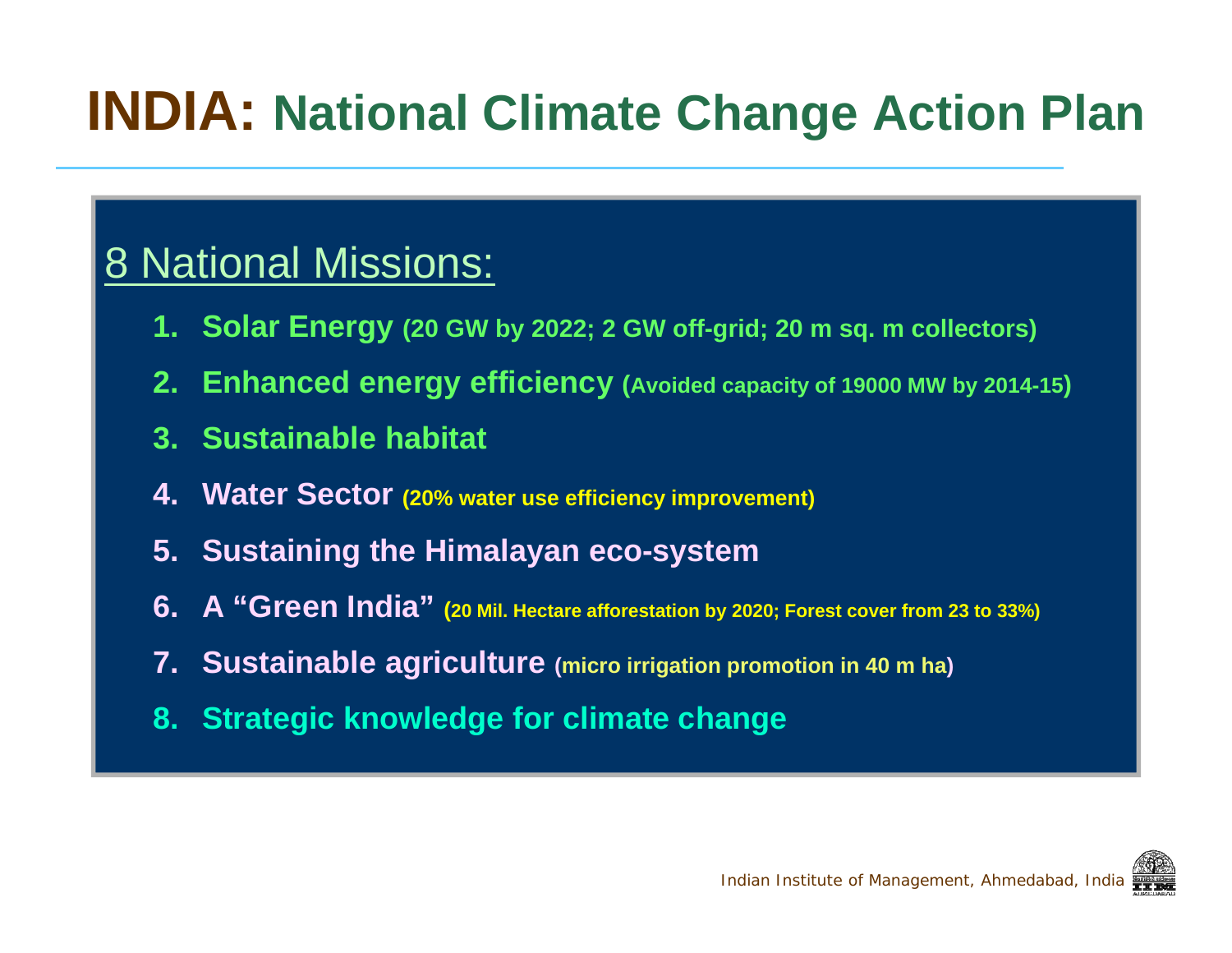# **Low Carbon Transport:** *Trends and Projections*

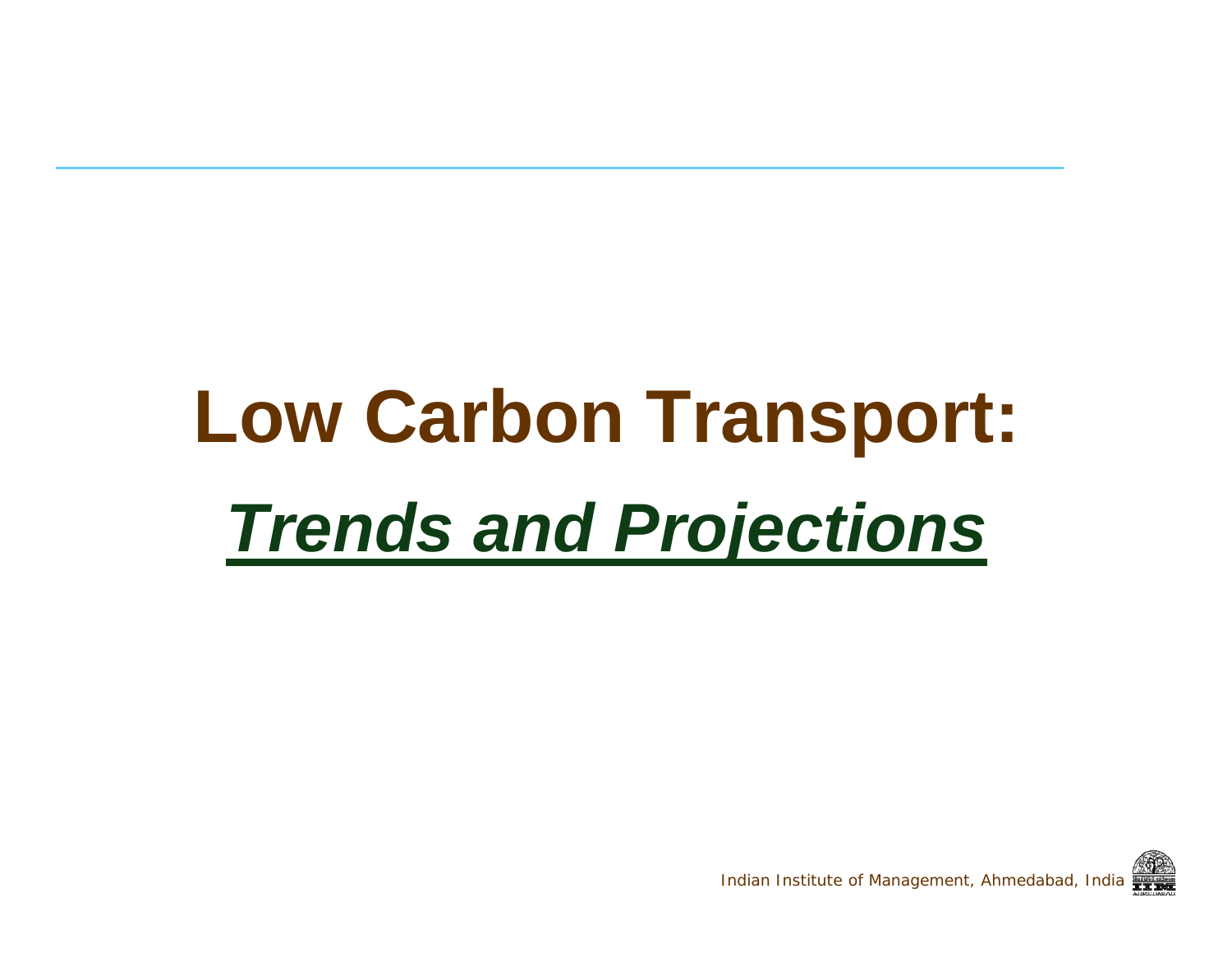### **Global Transport Energy Use**





Transport energy use has more than doubled since 1971, and has been dominated by road transport. (IEA, 2009)

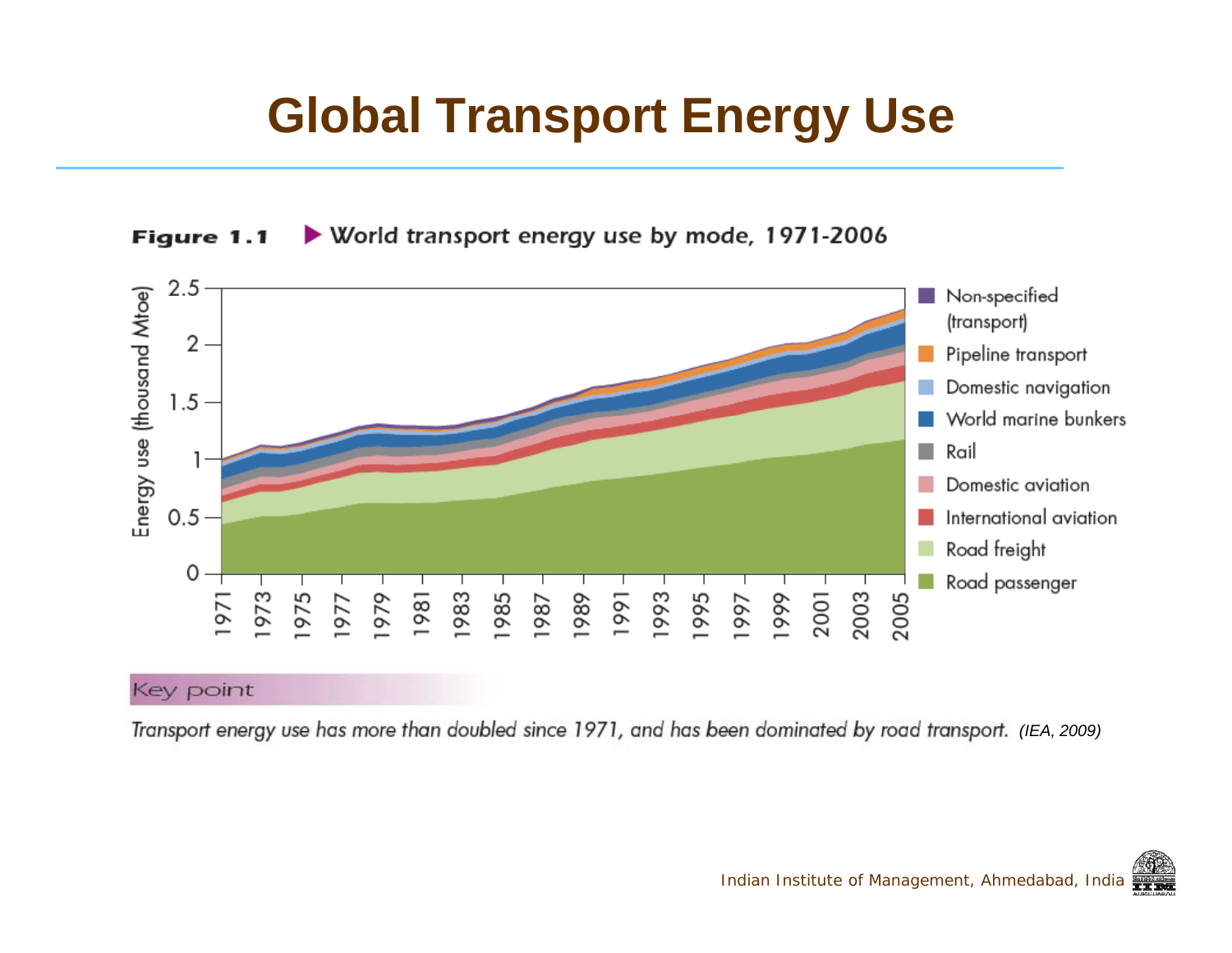### **Motorized Passenger Transport Split**



Source: IEA Mobility Model database estimates.

#### Key point

Passenger travel shares on a passenger-kilometre basis in OECD regions are primarily met by passenger LDVs, while in non-OECD regions buses provide a majority of passenger travel. (IEA, 2009)

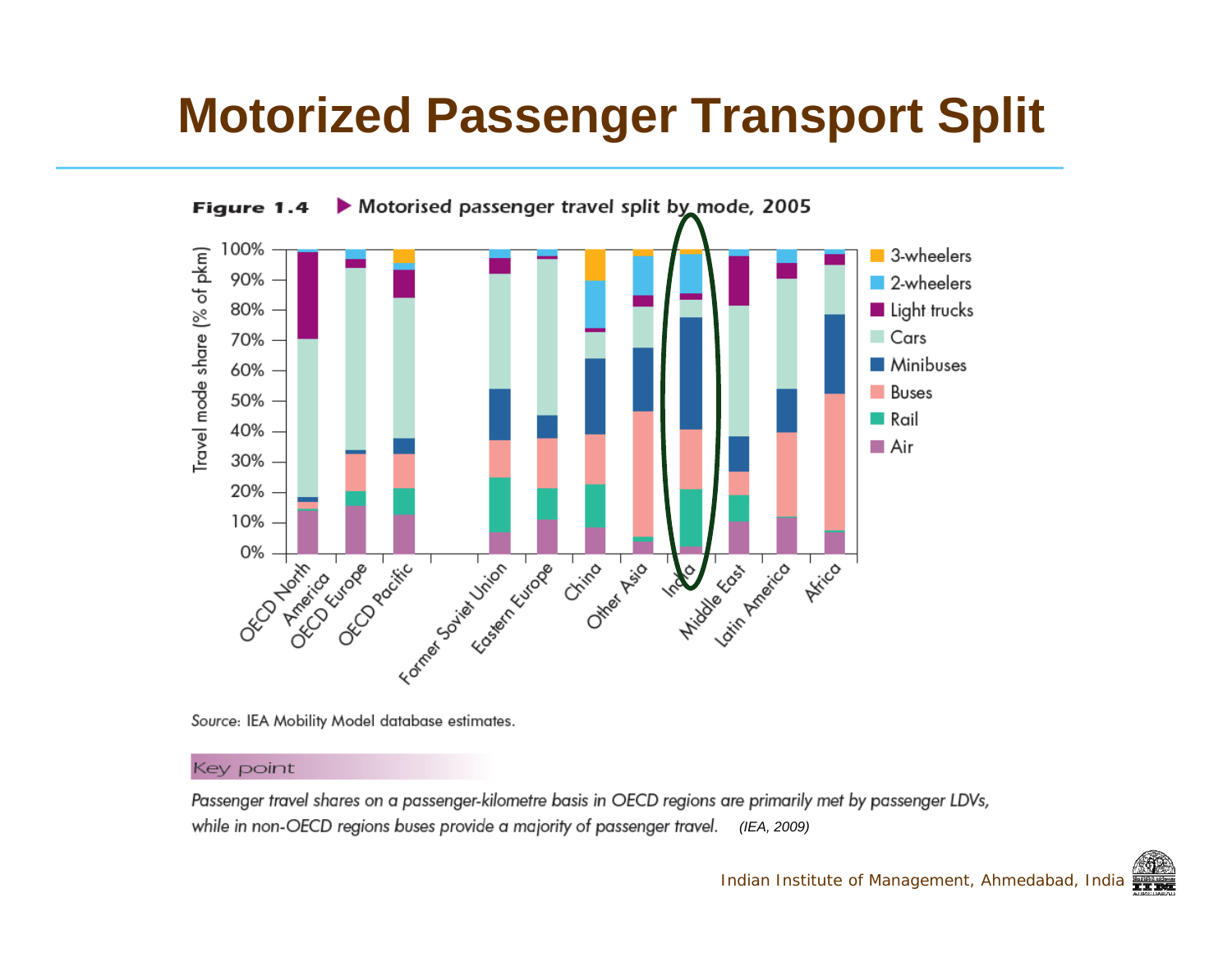### **Freight Energy Intensity: Truck vs. Rail**





Source: IEA MoMo data and estimates.

#### Key point

Energy intensity (expressed in units of energy required per tkm) of rail freight transport is just a fraction *(IEA, 2009)*

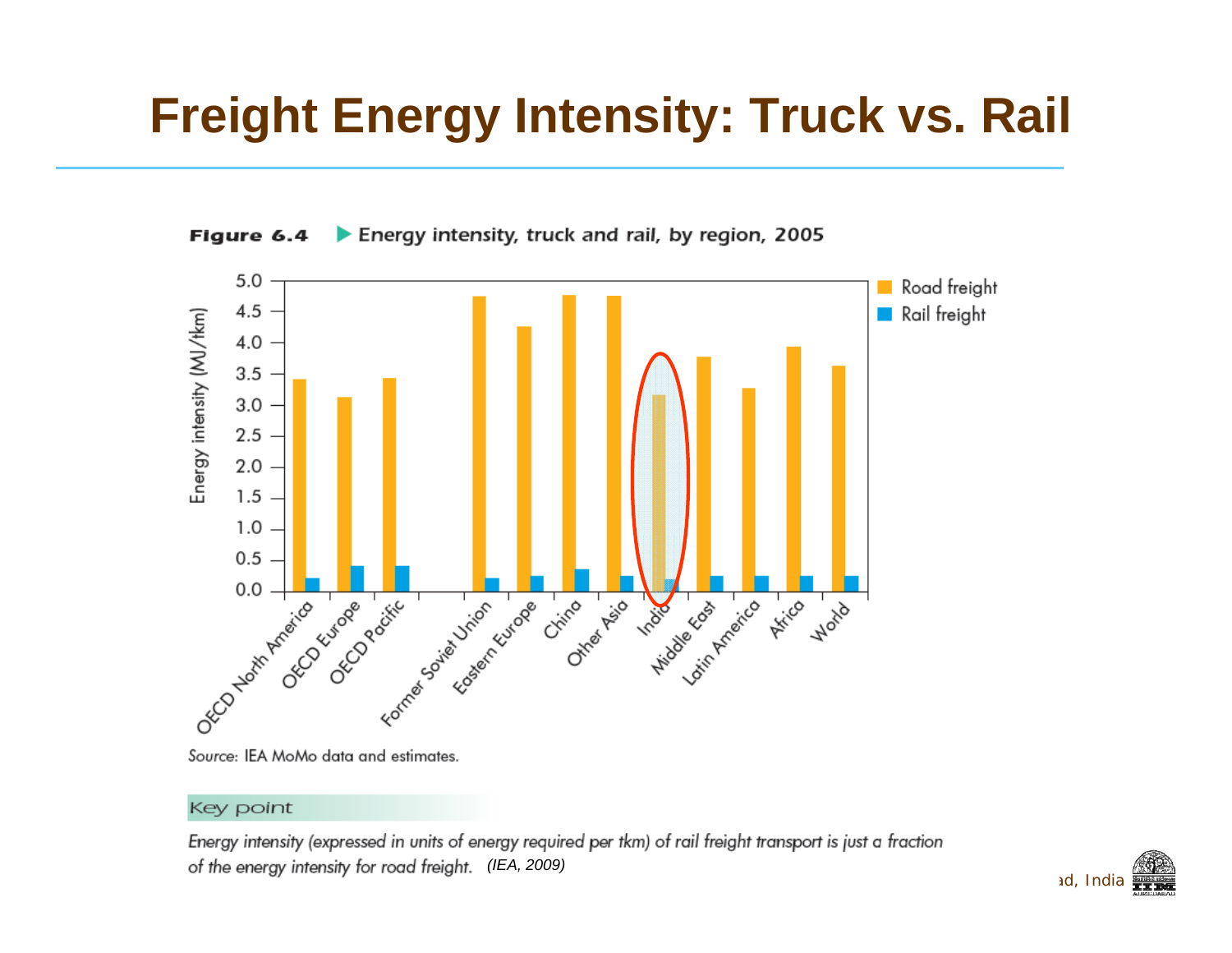## **Transport in India's Carbon Emissions**



Indian Institute of Management, Ahmedabad, India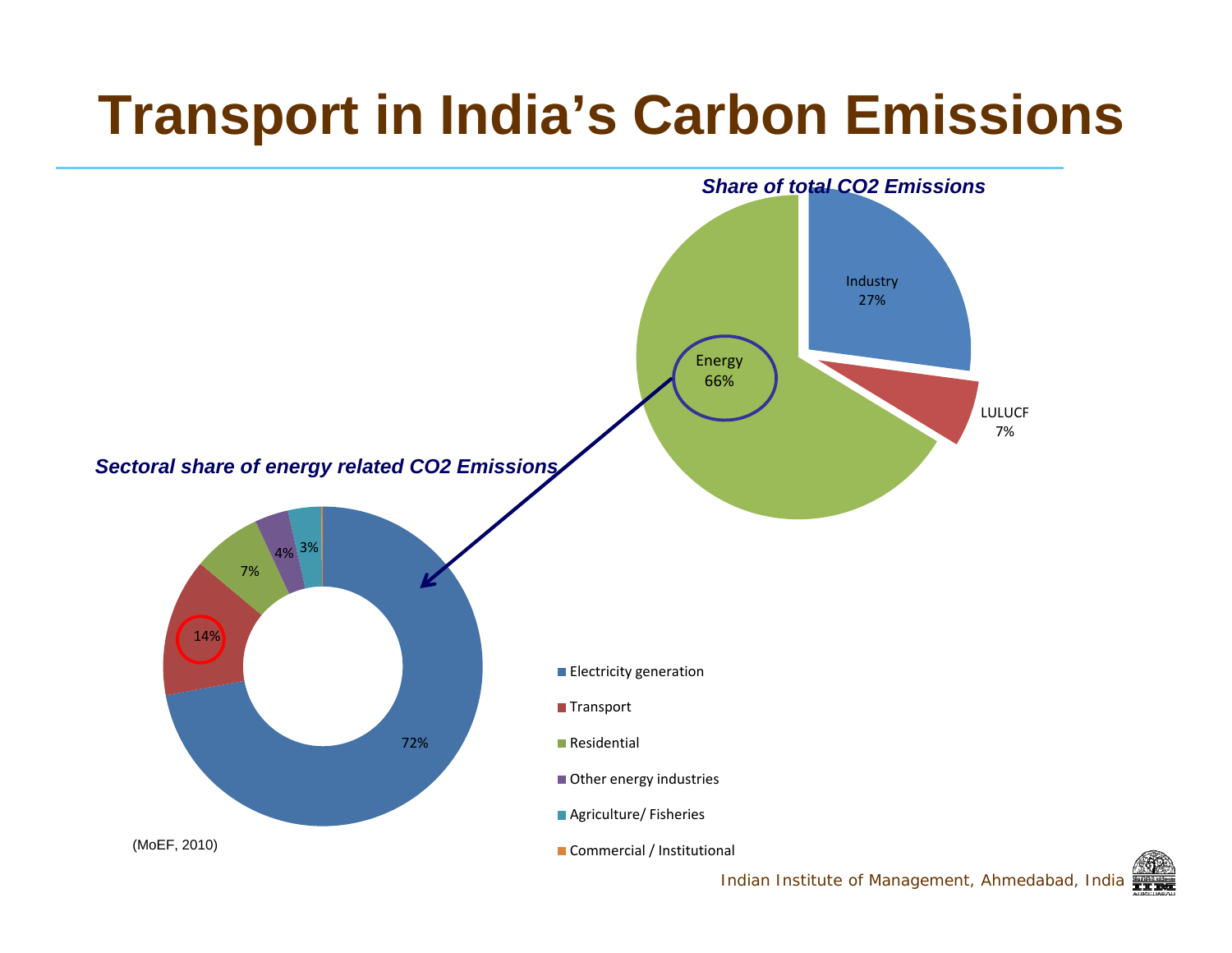## **Low Carbon Transport:** <u>Options and Policies</u> *ns* and Policies

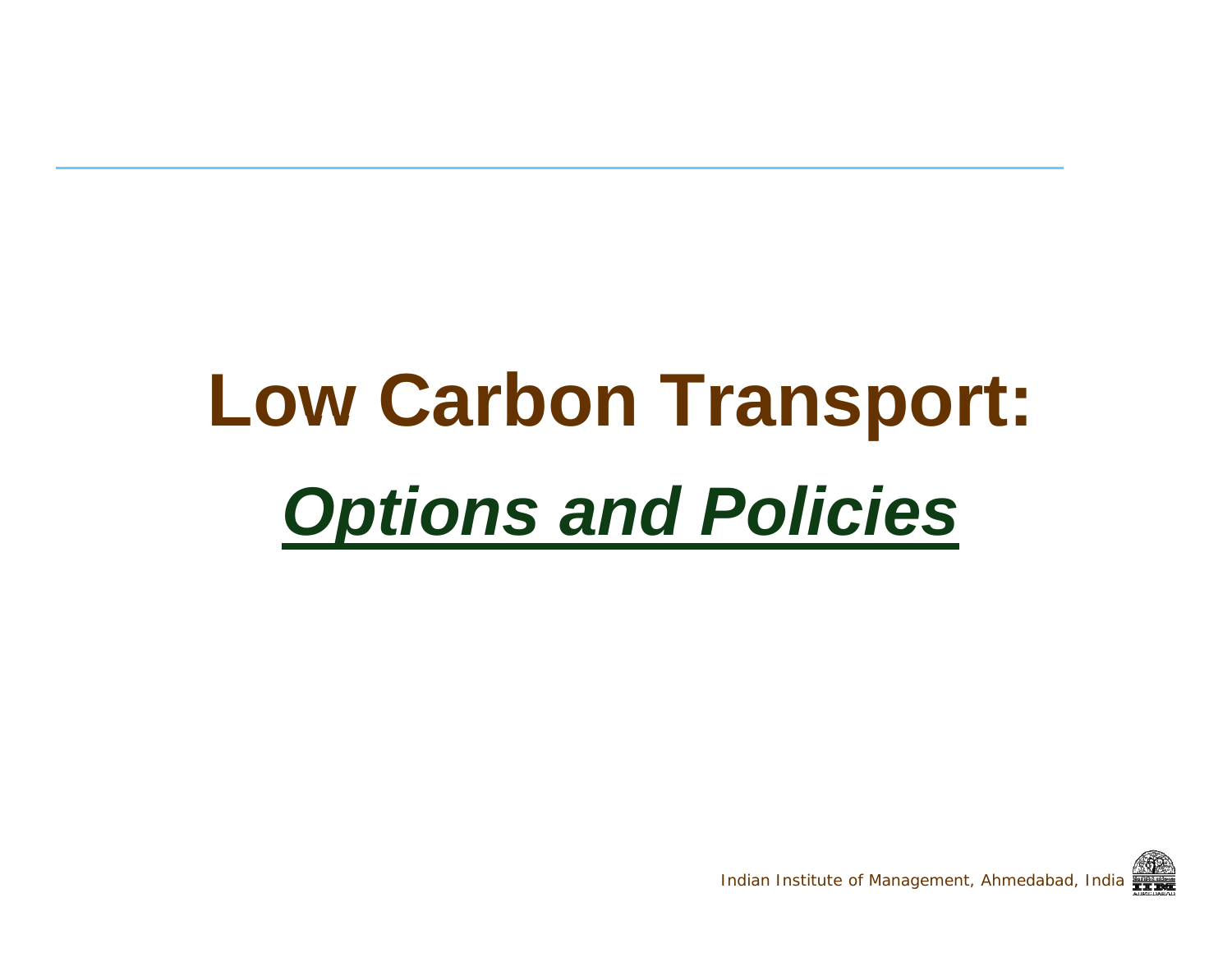### **Low Carbon Transport: Technology Choices**

#### – **Infrastructures**

- **Surface Modes: Rail, Road, Pipelines (Oil, Gas)**
- **Air (Aviation)**
- **Water (Ports, Dams, Canals)**
- **Wires (Electricity T&D, Communication)**

#### $-$  Energy-use Technologies

- **Conservation (Bicycles, Walkways)**
- **Efficiency (Vehicles)**
- **Fuel Switch (Ethanol, Electric Car)**

#### – **Soft Solutions**

- **Planning: Urban design (Compact Cities); Industry locations (DMIC) locations**
- **Information Technologies (Telecommuting)**

–**End-of-Pipe CO 2 Removal:** *CO2 Transport Pipelines for CCS*

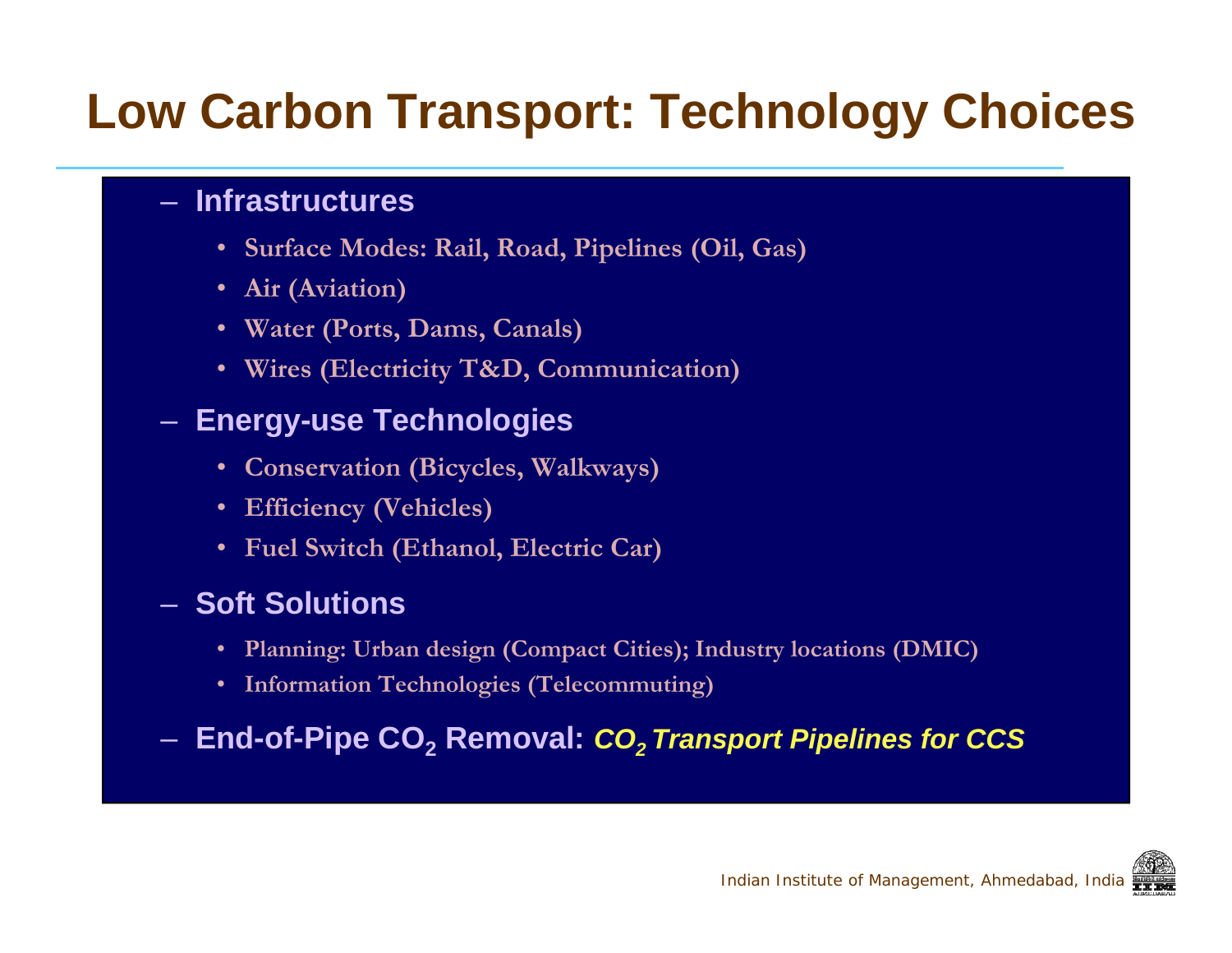### **BAU: Freight Transport Infrastructure**





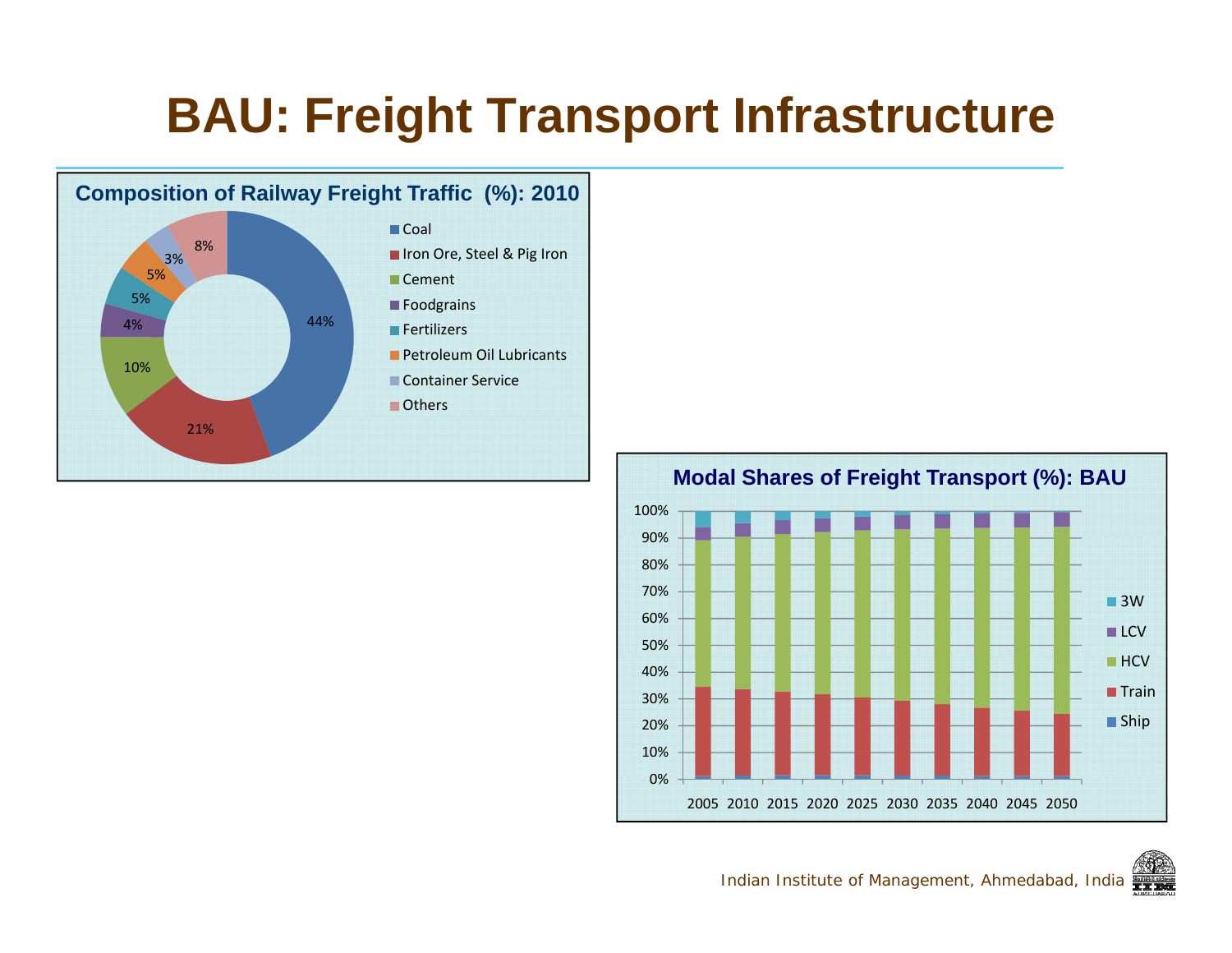### **BAU: Passenger Transport Trends**







- 
- Rapid increase in personal vehicles (4W)
- Unsustainable shifts
	- 2W to Car ( income effect)
	- Bus to Car (supply constraint)
- Technology Penetration
	- CNG vehicles
	- Some advance technologies

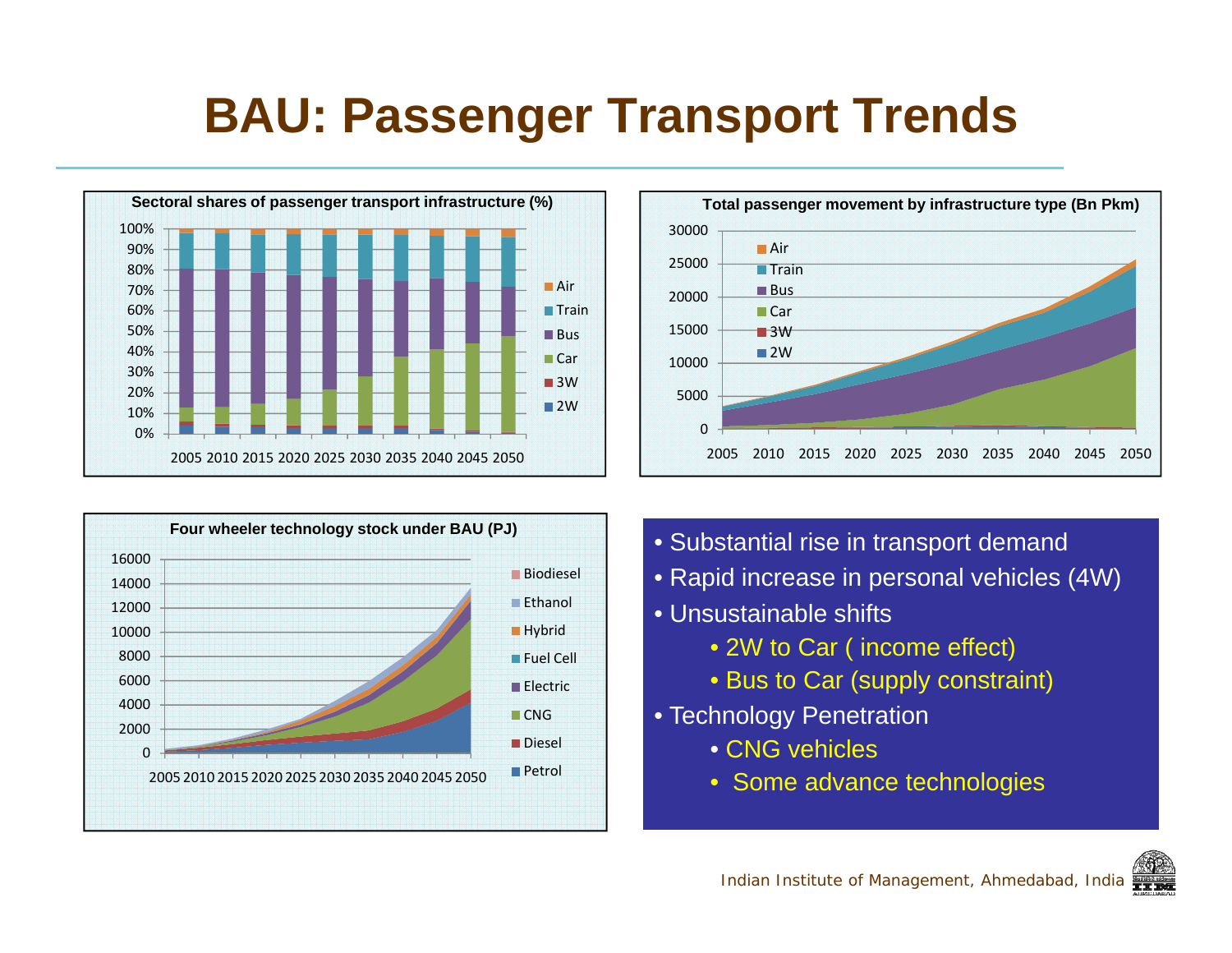#### **Income and Motorization: Alternate Patterns**





Source: UITP, 2006 (Courtesy of SYSTRA). (IEA, 2009)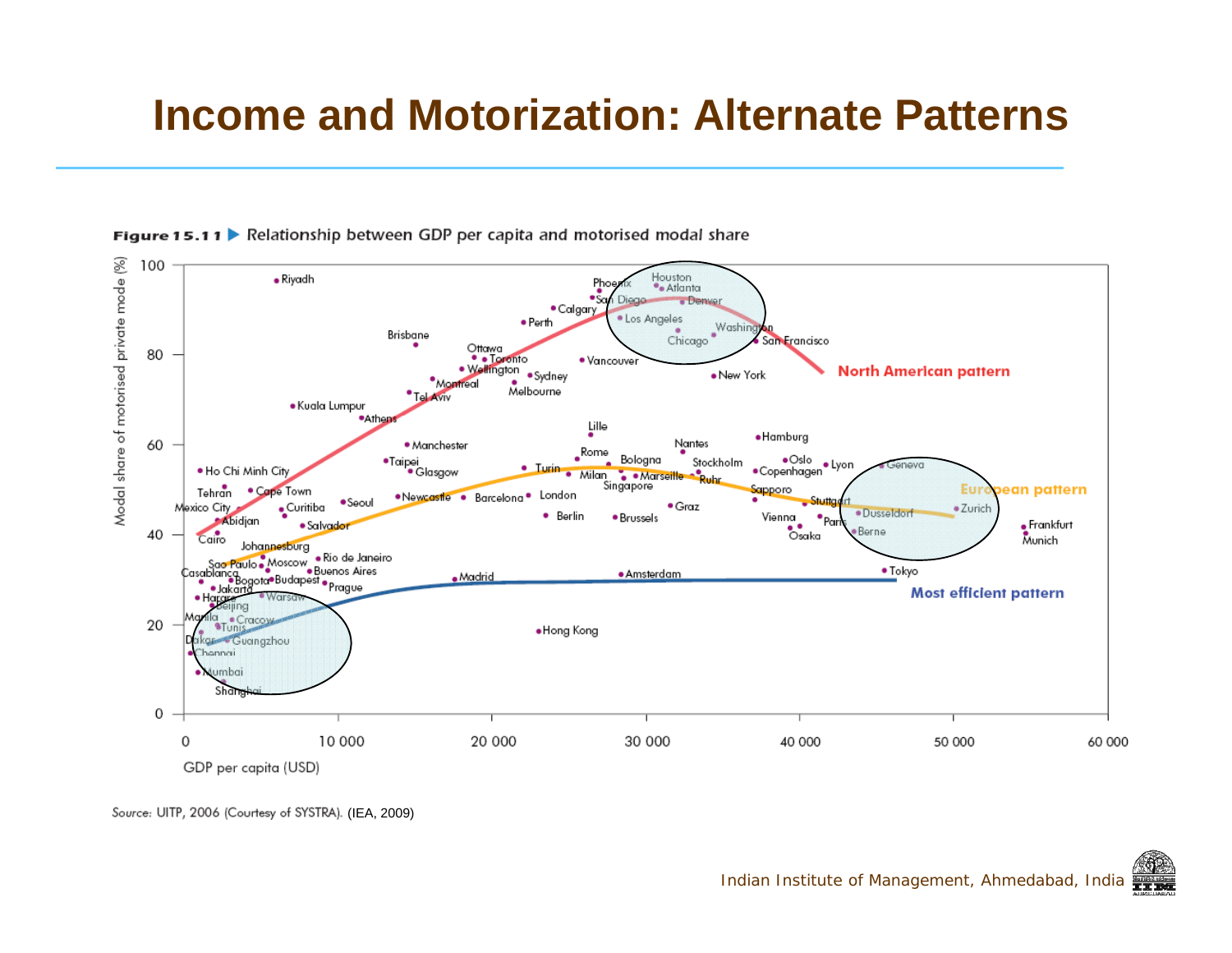## **Ethanol in Transport: Brazil**



#### **Vehicle Registrations in Brazil by Fuel Capability**



#### **Ethanol for Low Carbon Transport: Issues Issues**

- **CO 2 Mitigation (+++)**
- **Food (--) Vs. Energy Security (+)?**
- **Water Stress ( ) (--)**
- **Deforestation (--)**

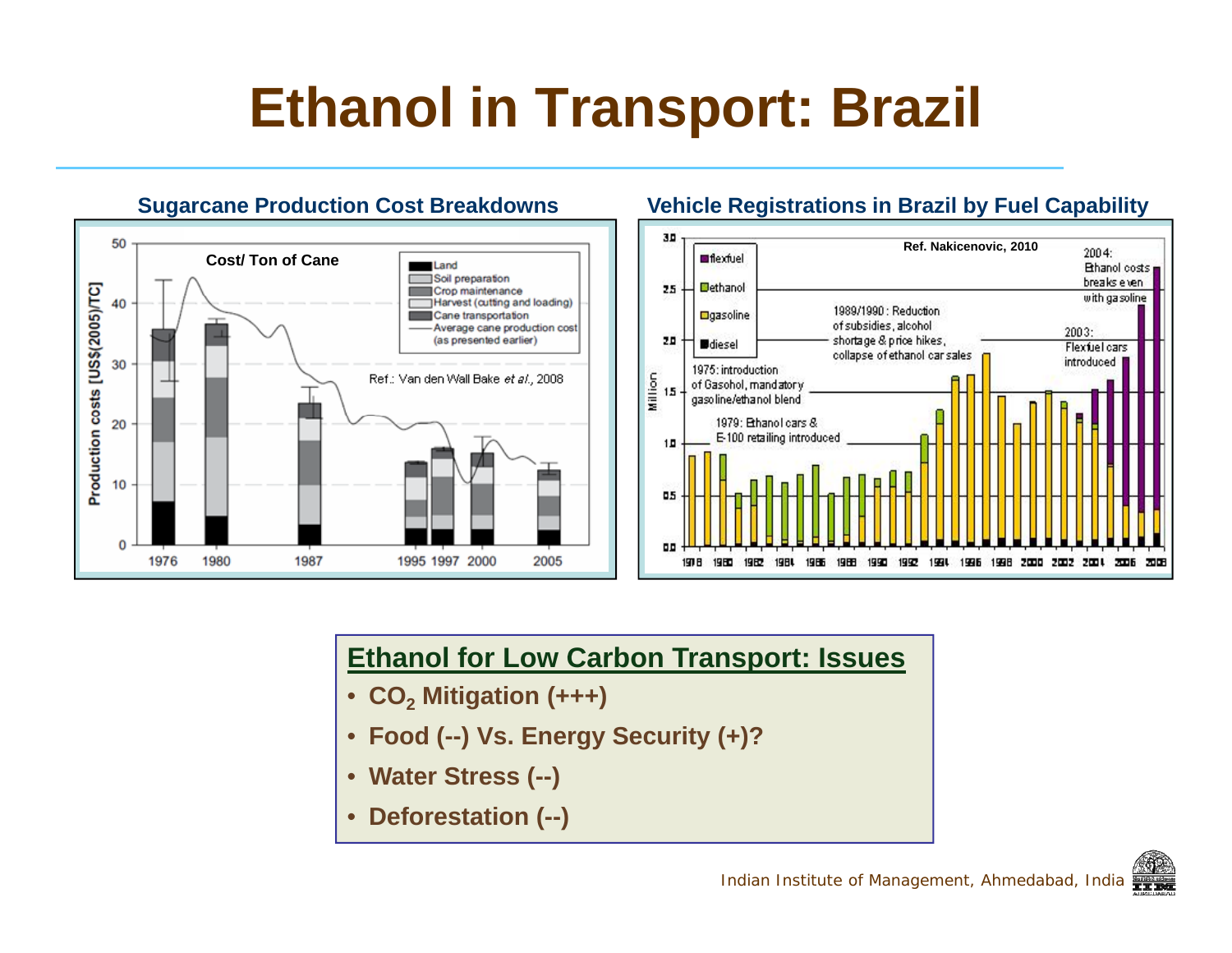## **Infrastructures to Overcome Lock-ins - 1**

## **Coal by Wire**



**Gas Demand for Power** 



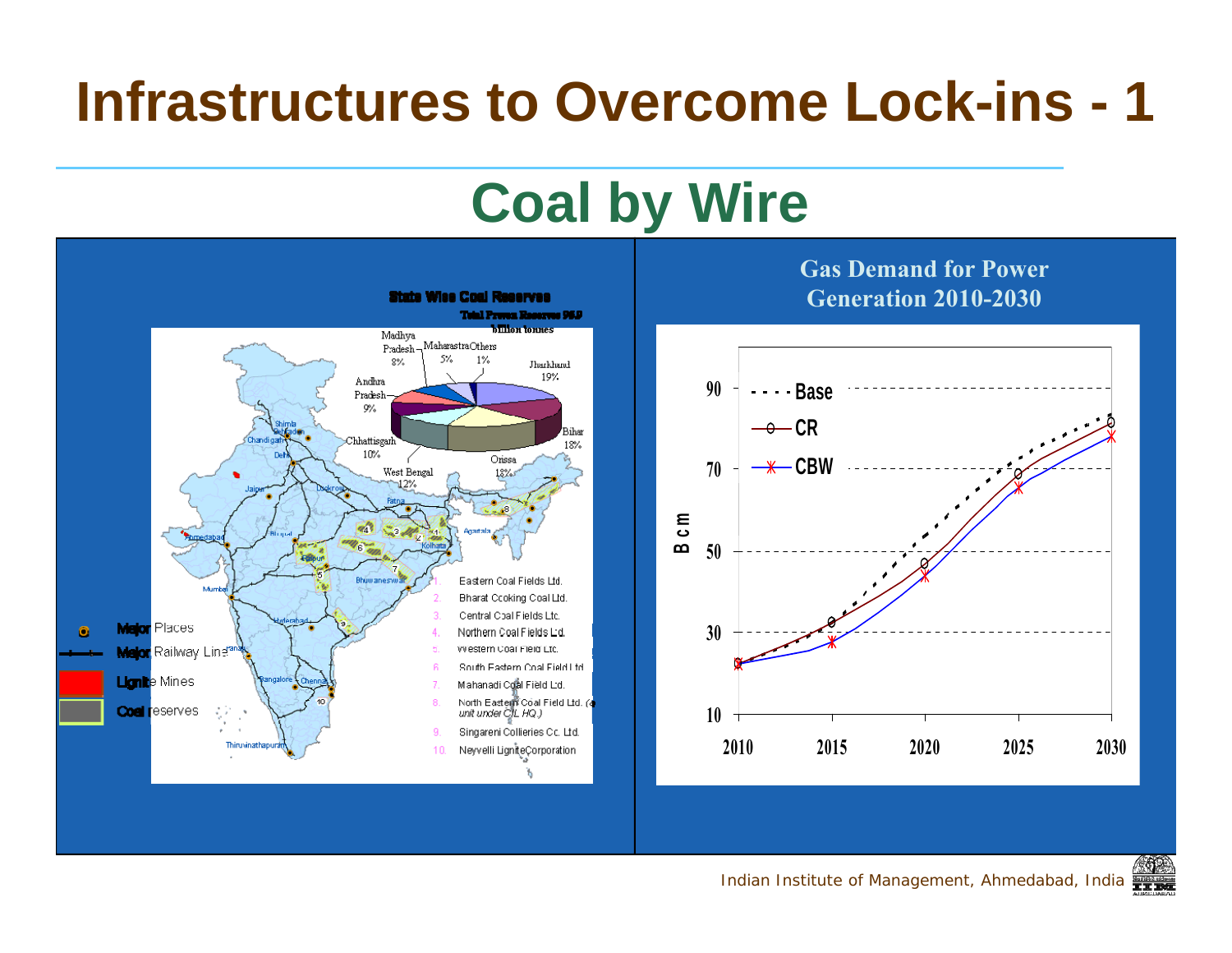## **Infrastructures to Overcome Lock-ins - 2**

## **Train Corridors** • Sustainable modal shift



- 
- $\bullet$ Efficient logistics
- Infrastructures investments
- Associated development

## **Technologies for Train**



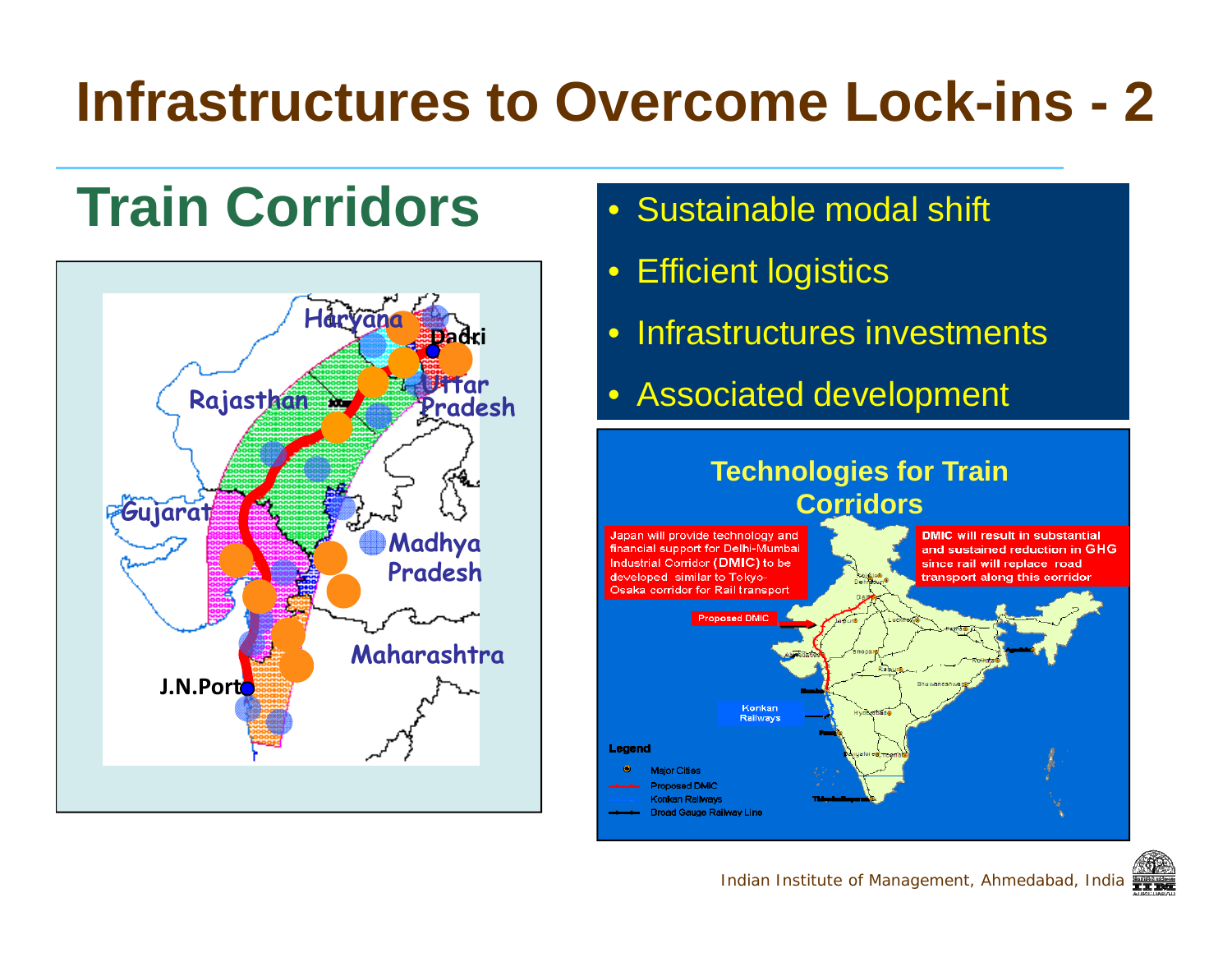### **Co-benefits in City Planning: Ahmedabad**



Indian Institute of Management, Ahmedabad, India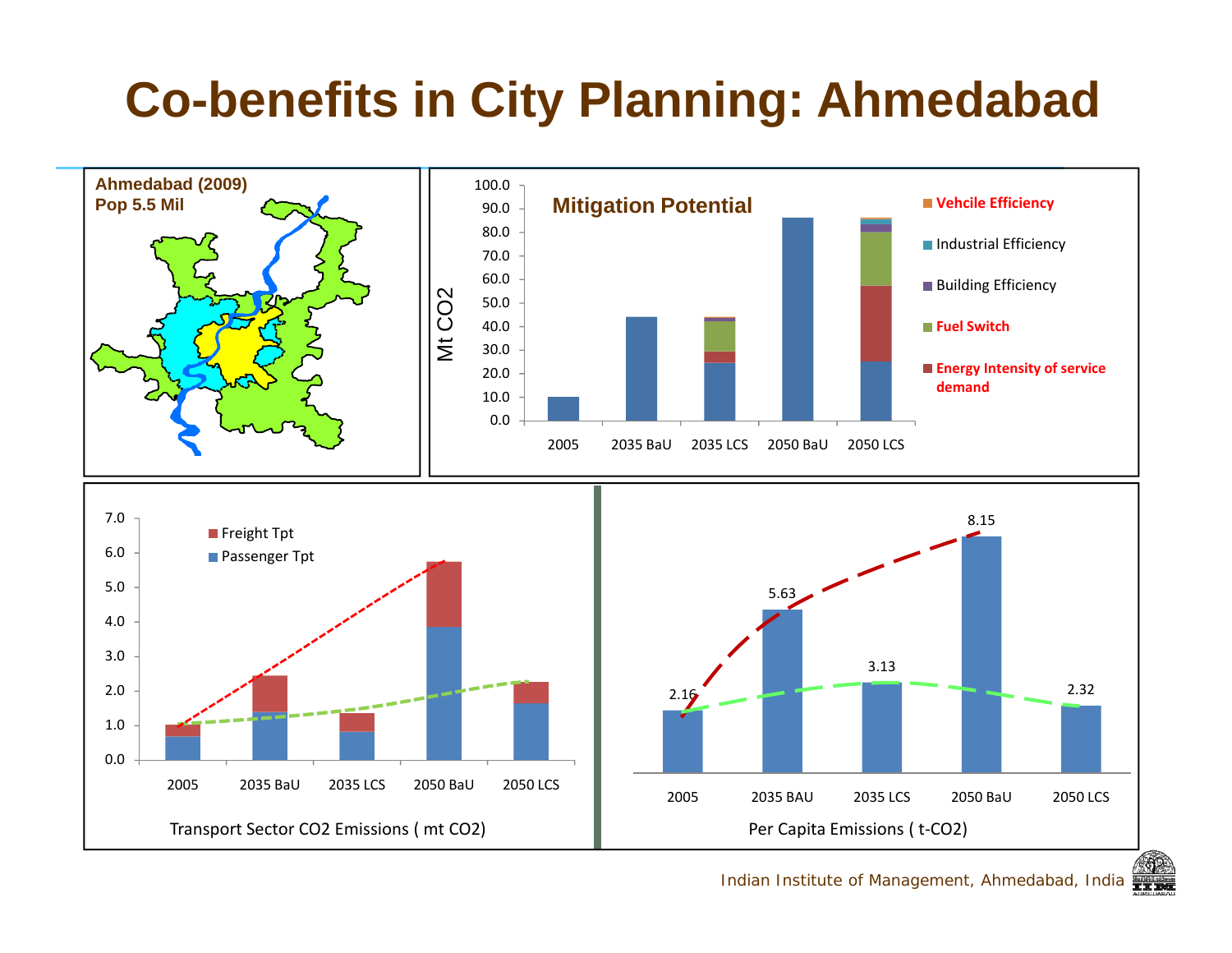# **Conclusions:**

## *Sustainable Low Carbon Transport*

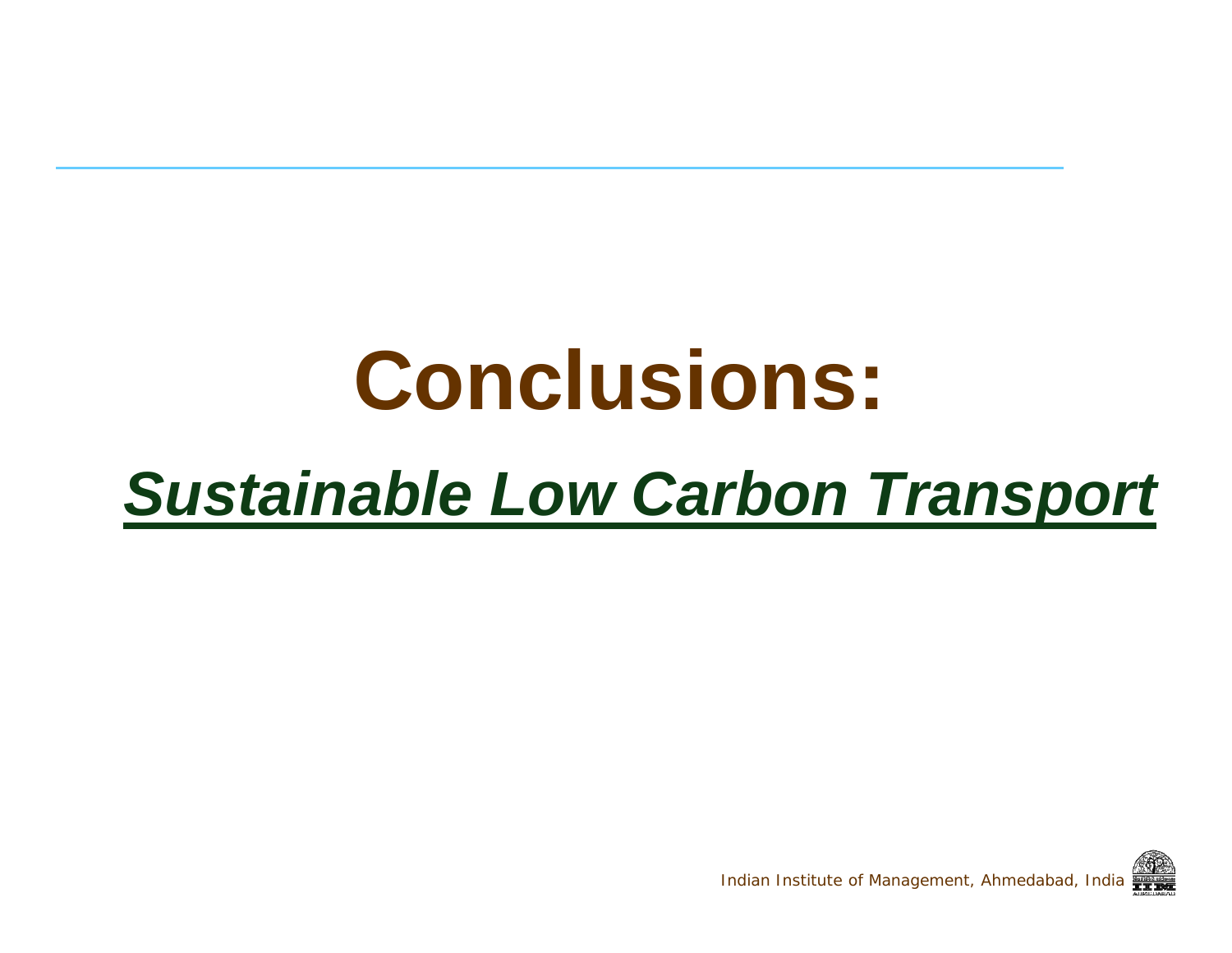#### **Climate Stabilization and Sustainability**

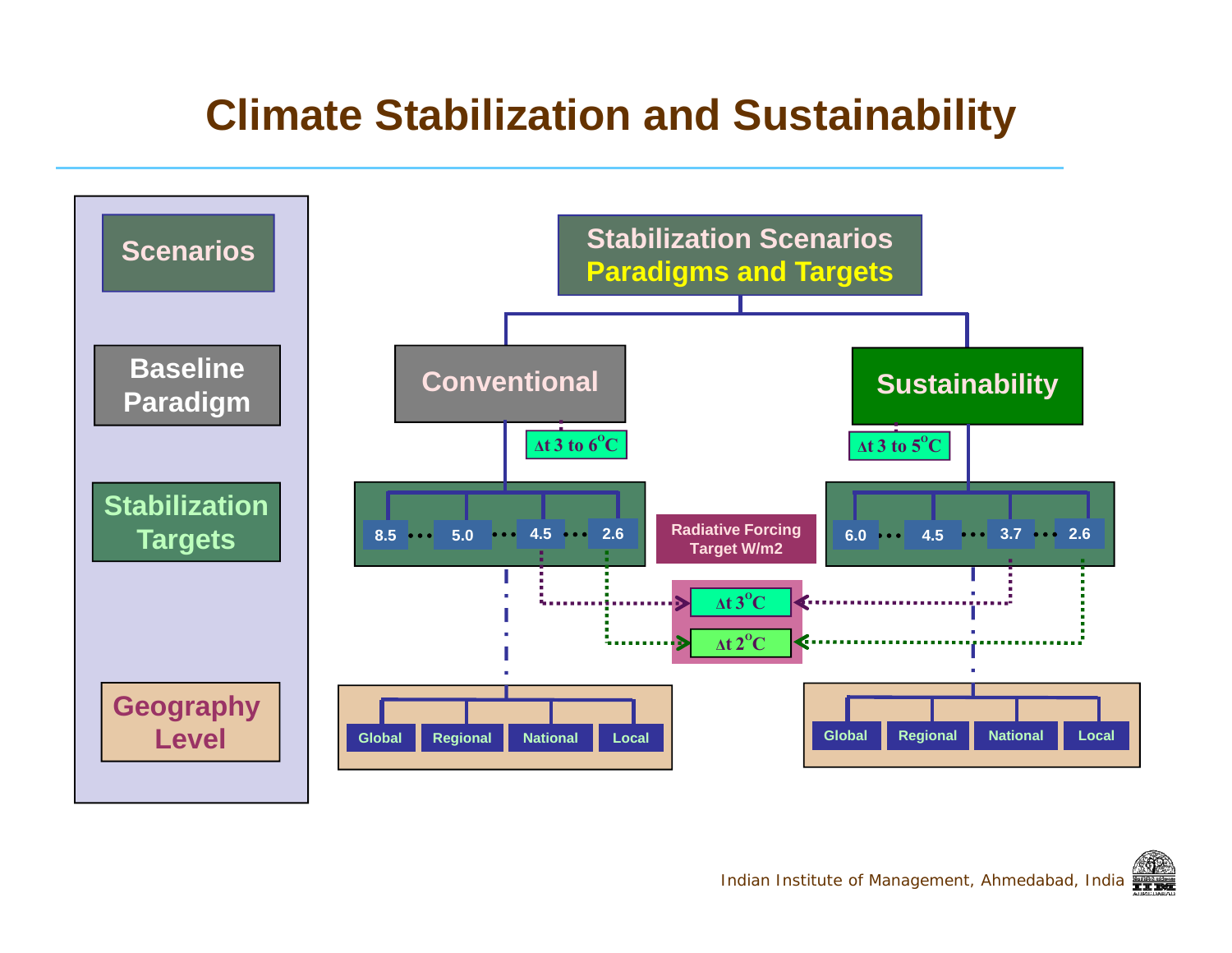### **Sustainable Low Carbon Mobility Framework**



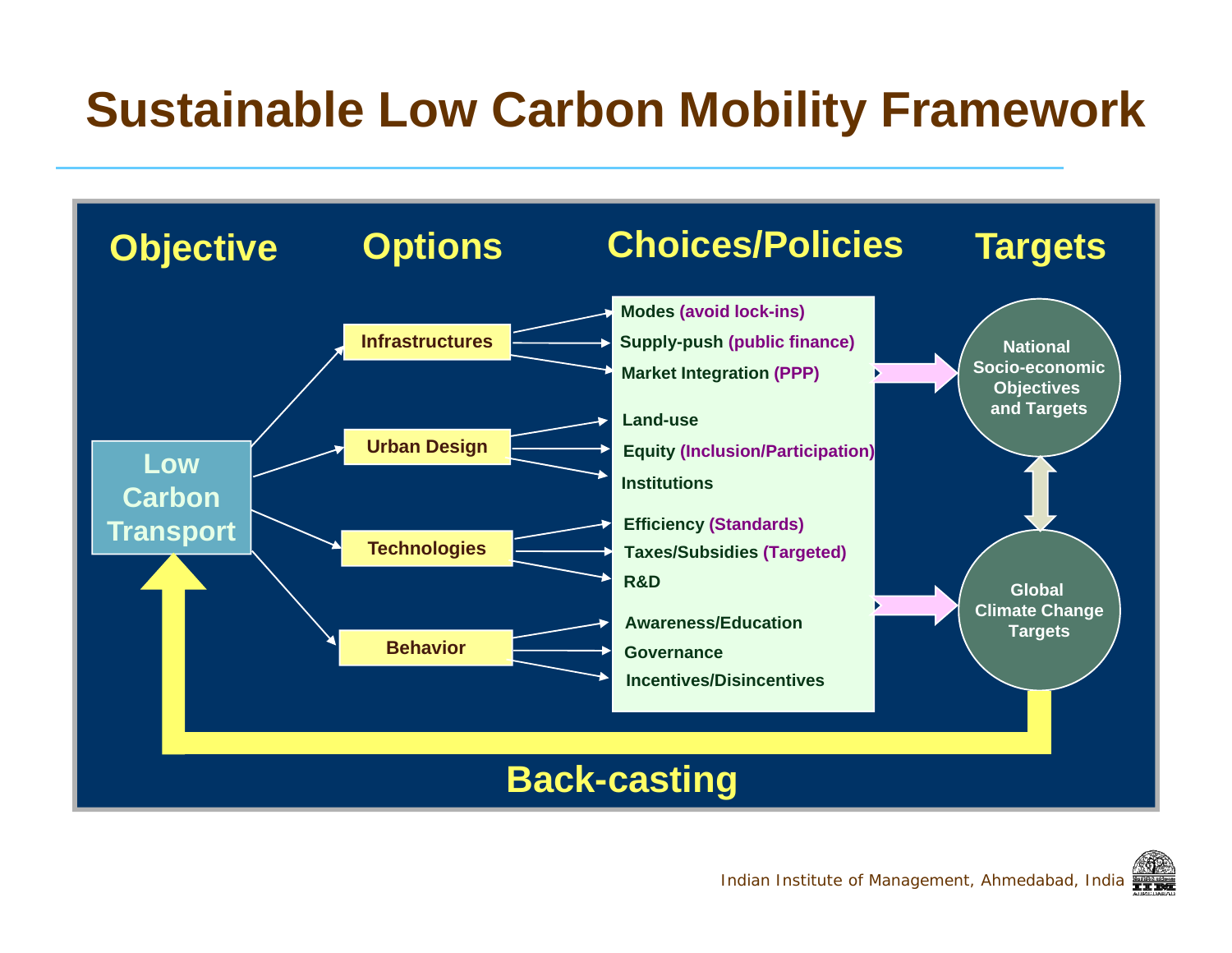## **Transport Emissions (2010-2050): India**

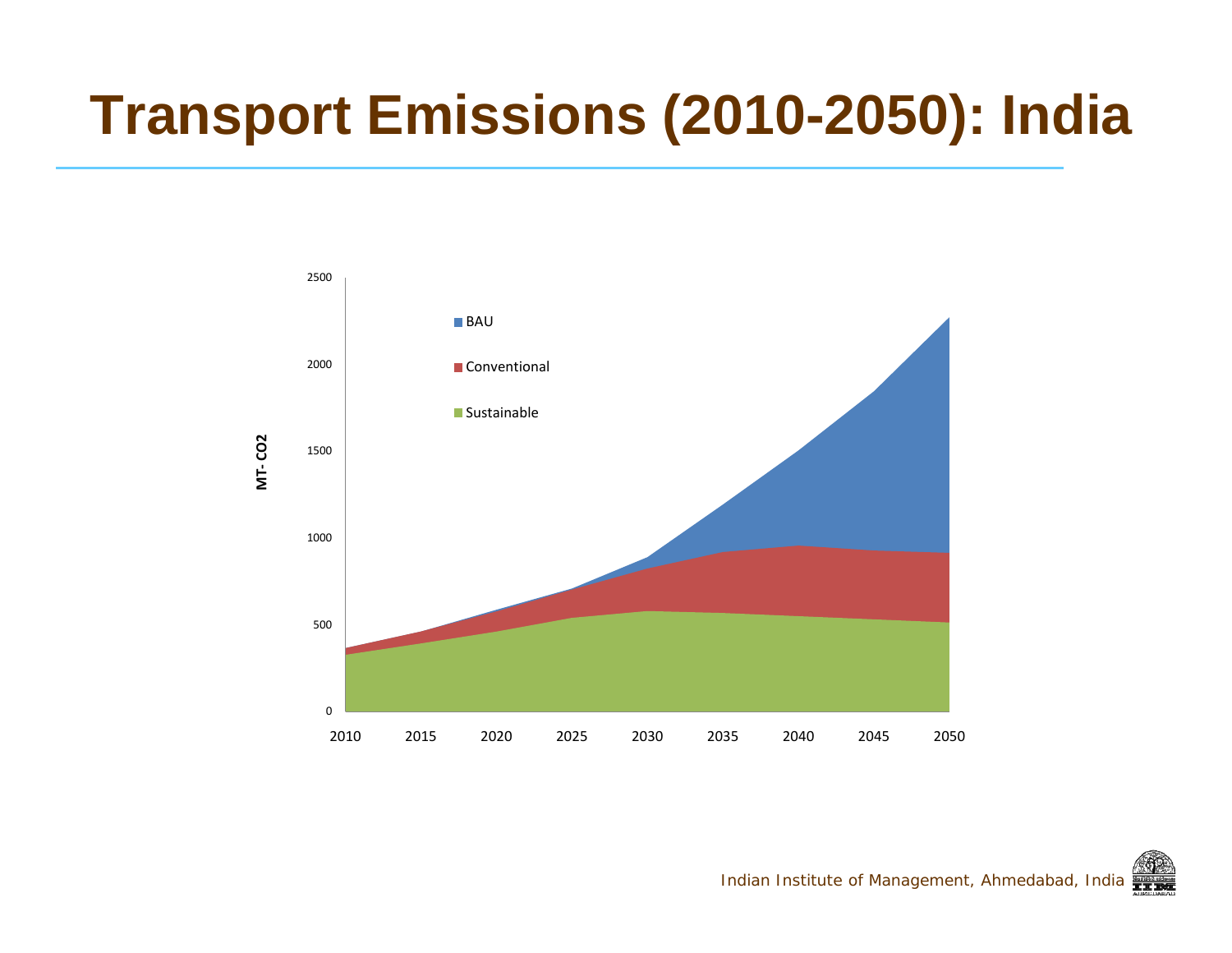## **Transport Investments 2010-2050: India**



Metro BRTS

0

DFC

 Significant investments needed in s a settle that public transport